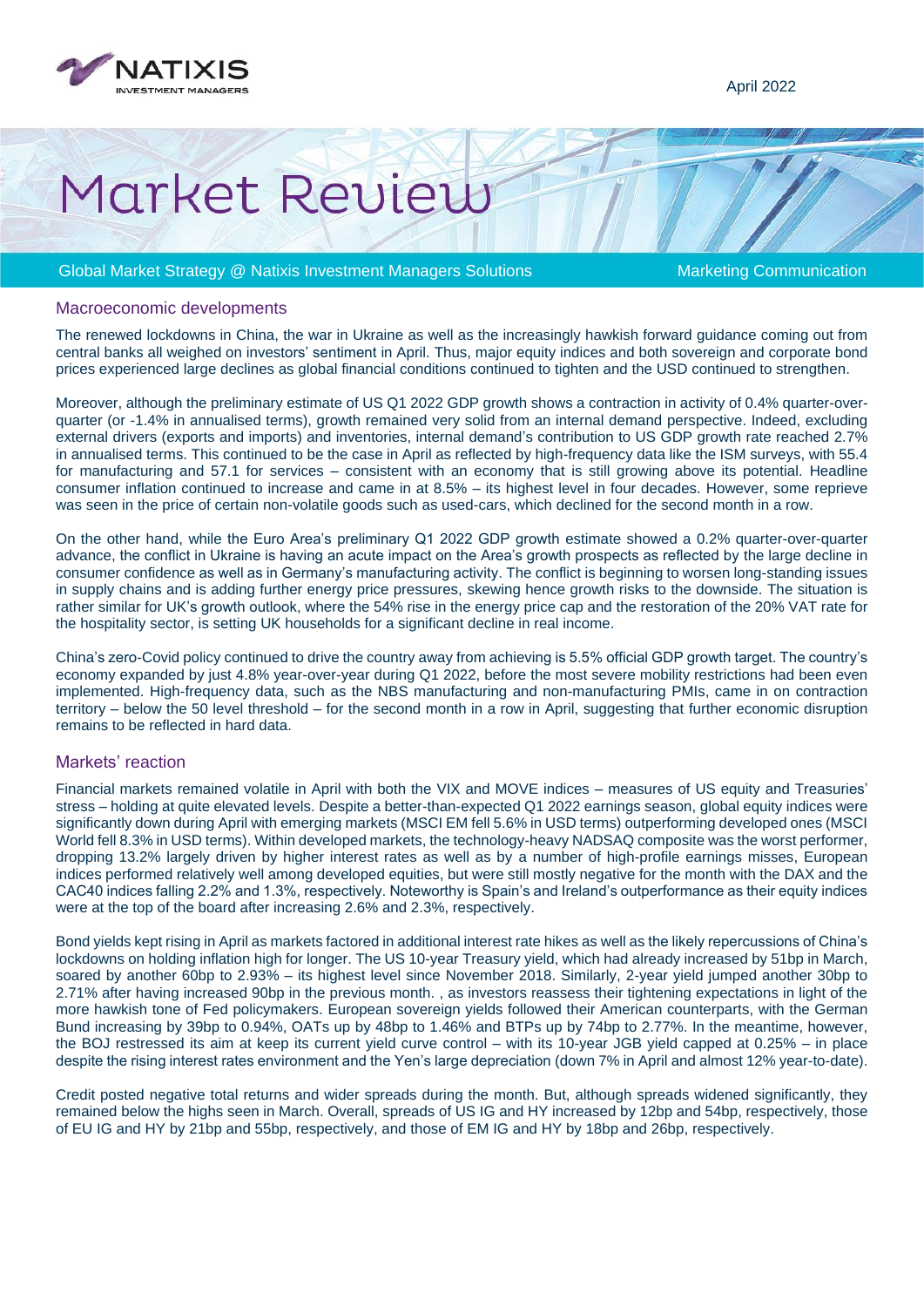## Table: Last Month Best and Worst Performers

 $\overline{T}$ 

| <b>Developed Markets Equity - LC</b> |               | <b>Fixed Income Sectors - LC</b>   |               |
|--------------------------------------|---------------|------------------------------------|---------------|
| <b>Top 3 Markets in April</b>        | <b>Return</b> | <b>Top 3 Markets in April</b>      | <b>Return</b> |
| - IBEX 35                            | 2.6%          | - EM Corp HY                       | $-1.2%$       |
| - ISEQ Ireland                       | 2.3%          | - EM Corp HC                       | $-2.1%$       |
| - OMX Copenhagen                     | 1.9%          | $-EUIG$                            | $-2.7%$       |
| <b>Worst 3 Markets in April</b>      |               | <b>Worst 3 Markets in April</b>    |               |
| - Nasdaq                             | $-13.2%$      | - GLOBAL INF-LINKED                | $-6.1%$       |
| $-S&P500$                            | $-8.7%$       | - EM Sov HC                        | $-5.6%$       |
| - MSCI World                         | $-8.3%$       | - US IG                            | $-5.5%$       |
| <b>Emerging Markets Equity - LC</b>  |               | <b>Forex and Commodities - USD</b> |               |
| <b>Top 3 Markets in April</b>        | <b>Return</b> | <b>Fore x</b>                      | <b>Return</b> |
| - Turkey Bist 100                    | $9.6\%$       | - DXY Index                        | 4.7%          |
| - Saudi Arabia Index                 | $5.4\%$       | - USD/EUR                          | $-4.7%$       |
| - Jakarta                            | 2.4%          | - USD/GBP                          | $-4.3%$       |
| <b>Worst 3 Markets in April</b>      |               | <b>Commodities</b>                 |               |
| - IBOVESPA                           | $-10.1%$      | - Gold                             | $-2.1%$       |
| - Moex Russia                        | $-9.6%$       | - WTI                              | 4.4%          |
| - S&P BMV Mexico                     | $-8.9%$       | - Bitcoin                          | $-16.2%$      |